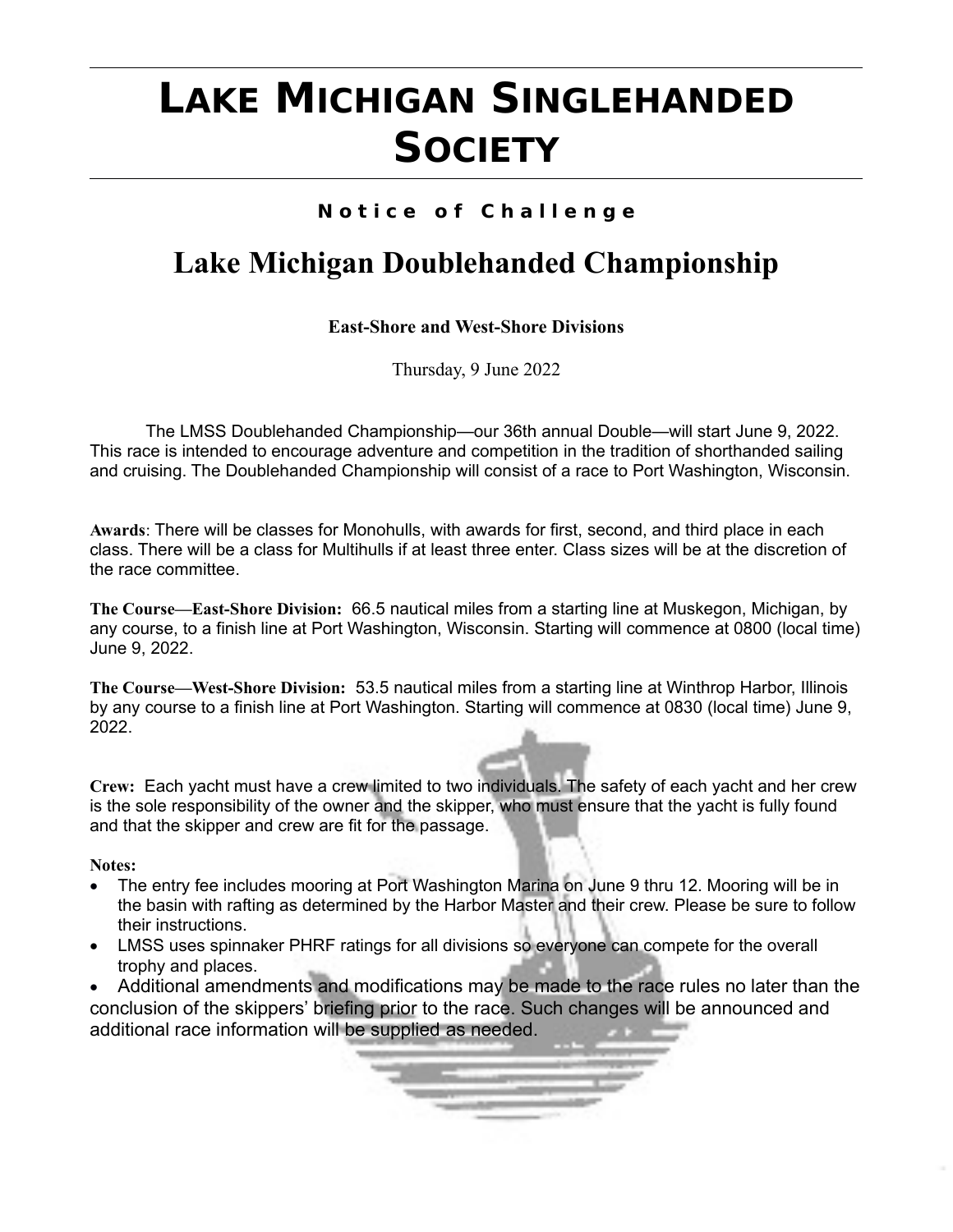**Eligibility of Yachts:** The race is open to offshore yachts 26 to 60 feet LOA. Larger and smaller yachts will be considered on an individual basis. The condition of the yacht and the equipment she carries should meet US Sailing "Recommendations for Offshore Sailing" for category-three races. The following modifications, amendments, and supplements must be observed:

- 1. Liability insurance must be carried by each yacht.
- 2. All Coast Guard safety requirements must be met by each yacht.
- 3. Each yacht must carry a VHF marine radio telephone with at least channels 6, 16, 22, 69 and WX. Channel 69 will be used for required reporting between competitors. All radios must be accessible to racers while at the helm. This can either be an adaptation of the permanent radio or a second radio such as a hand-held.
- 4. A racing pennant (to be provided) must be flown from the backstay (or similar location) at all times.
- 5. Correct sail numbers must be displayed on the mainsail, spinnakers, and all headsails larger than a working jib.
- 6. While an auxiliary engine is not required, each yacht must be capable of making her way to the starting line and of returning to port after the finish, without tows or other assistance.
- 7. Each yacht should carry enough fuel, water, and food to be self-sufficient for the duration of the course, as if cruising.
- 8. Each yacht must have a system such as jack lines, running from near the cockpit to the foredeck, so that the crew can move from the cockpit to the forestay without disconnecting the safety harness.
- 9. Each crew member must have a safety harness properly fitted and worn at all times when not below decks. Any time a crew member leaves the cockpit, they must be hooked to the jack line.
- 10. A personal strobe light must be worn by each crew member at all times when not below decks.
- 11. Each yacht must have a system for re-boarding in place at all times. This may include looped lines or a ladder.
- 12. A PFD must be worn by each crew member from sundown to sun-up and at all times during severe weather conditions.

**Inspection:** All yachts will be subject to inspection, at any time. If any requirement 1 through 12 is not met, the yacht may be disqualified.

**Entry Procedure:** Complete online registration at [https://lmssonline.com/doublehander\\_entry/](https://lmssonline.com/doublehander_entry/) or deliver your completed entry form, your LMPHRF Certificate (copy), proof of insurance and a check for \$110.00 for the Doublehanded Championship Race to:

Mike Kenny LMSS 759 Thorndale Drive Elgin, IL 60120-8116

Applications will be received until May 23, 2022. Late applications will be accepted up till June 8, but may not include the free T-shirts or a participation flag. An application must be accepted by LMSS for an applicant to participate. **The decision of LMSS to accept or reject an applicant or a vessel is**  final. Once accepted, the entry fee is non-refundable; however, if a refund is requested in writing by May 23, 2022, one-half of the fee will be returned. If an applicant is not accepted, the entire entry fee will be returned.

All questions should be directed to the LMSS at the address above or via E-mail to [mike@kenny.net](mailto:a.bednarek@sbcglobal.net)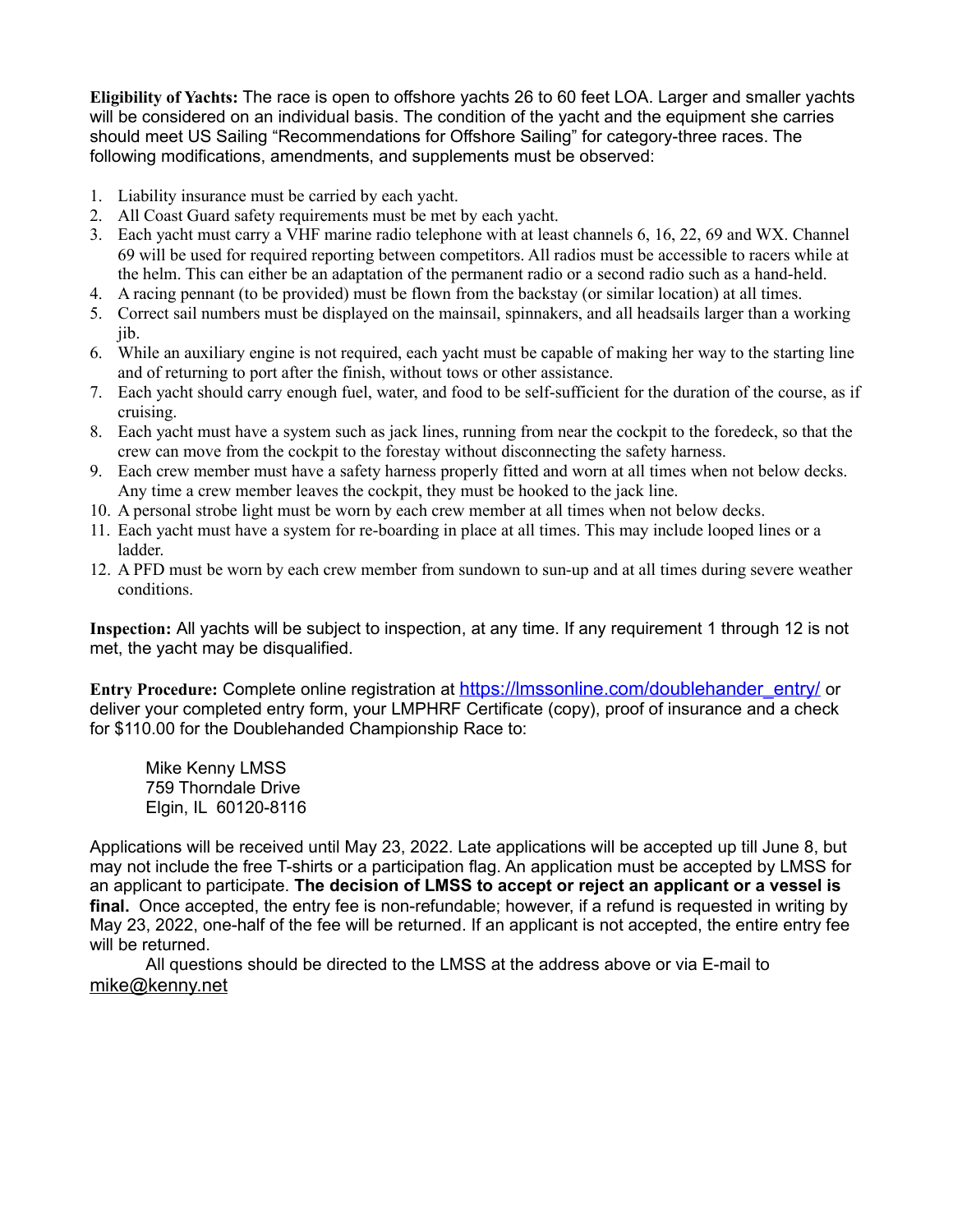### **T h e D o u b l e 2 0 2 2 09 June 2022**

**Entry Deadline: May 23, 2022**

**Online Race available application at** [https://](https://www.lmssonline.com/doublehander_entry/) **[www.lmssonline.com/doublehander\\_entry/](https://www.lmssonline.com/doublehander_entry/)**

| The Contract of<br>FLEET       | <b>DIVISION</b>            |
|--------------------------------|----------------------------|
| EAST (Muskegon)                | <b>SPINNAKER</b>           |
| WEST (Winthrop Harbor)         | <b>JIB &amp; MAIN</b>      |
| The Contract<br><b>Skipper</b> | <b>Crew</b>                |
| <b>NAME</b>                    | <b>NAME</b>                |
| <b>ADDRESS</b>                 | <b>ADDRESS</b>             |
| <b>CITY</b>                    | <b>CITY</b>                |
| ZIP<br><b>STATE</b>            | <b>ZIP</b><br><b>STATE</b> |
| <b>DAY PHONE</b>               | <b>DAY PHONE</b>           |
| NIGHT PHONE                    | NIGHT PHONE                |
| E-MAIL                         | E-MAIL                     |
| YACHT NAME                     | SAIL#                      |
| MODEL                          | (SEND COPY)<br>PHRF RATING |
| <b>DRAFT</b><br>L.O.A.         | YACHT CLUB                 |
|                                |                            |

Timely race fee includes two Mens X-Large T-shirts. Please indicate if you want a different size: Silk-screened and embroidered golf shirts also are available on a prepaid basis. Sizes available are Men's S, M, L, XL, and XXL. (You may request a youth size, if unavailable, the closest size will be substituted.)

**Order deadline is May 25. Late entries will not receive the free T-shirts. Late shirt orders may not be filled.**

| Item              | Oty | <b>Size</b> | $Q$ ty | <b>Size</b> | Oty | <b>Size</b> | <b>Total Oty</b> | x Price | <del>-</del> Total |
|-------------------|-----|-------------|--------|-------------|-----|-------------|------------------|---------|--------------------|
| <b>Embr.</b> Golf |     |             |        |             |     |             |                  | \$42.00 |                    |

-----------------------------------------------------------------------------------------------------------------------------------------------------------------------------------------

NOTE: For this application to be complete, you must include:

\_\_\_\_ 2022 Lake Michigan PHRF Certificate (copy) **Fees: Total Shirt Cost** \_\_\_\_ Current insurance certificate (copy) **Doublehanded race\* \$110.00\***

**Total fees**, *make check out to LMSS*

**\*Double race fee includes PWYC Party, dockage in Port Washington, and, if timely, two T-shirts and a participation flag**

------------------------------------------------------------------------------------------------------------------------------------------------- I have read the Notice of Race and I agree to abide by the conditions set forth therein. By electing to participate, I agree to indemnify and hold harmless THE LAKE MICHIGAN SINGLEHANDED SOCIETY and its associated parties for any loss or damage to my person, crew, or property.

 $\mathcal{L}_\mathcal{L} = \{ \mathcal{L}_\mathcal{L} = \{ \mathcal{L}_\mathcal{L} = \{ \mathcal{L}_\mathcal{L} = \{ \mathcal{L}_\mathcal{L} = \{ \mathcal{L}_\mathcal{L} = \{ \mathcal{L}_\mathcal{L} = \{ \mathcal{L}_\mathcal{L} = \{ \mathcal{L}_\mathcal{L} = \{ \mathcal{L}_\mathcal{L} = \{ \mathcal{L}_\mathcal{L} = \{ \mathcal{L}_\mathcal{L} = \{ \mathcal{L}_\mathcal{L} = \{ \mathcal{L}_\mathcal{L} = \{ \mathcal{L}_\mathcal{$ 

Signature of Entrant Signature of Boat Owner (if different)

Mail completed form to Mike Kenny, LMSS 759 Thorndale Drive, Elgin IL 60120-8116 GIVE A COPY OF THIS ENTRY FORM TO A FRIEND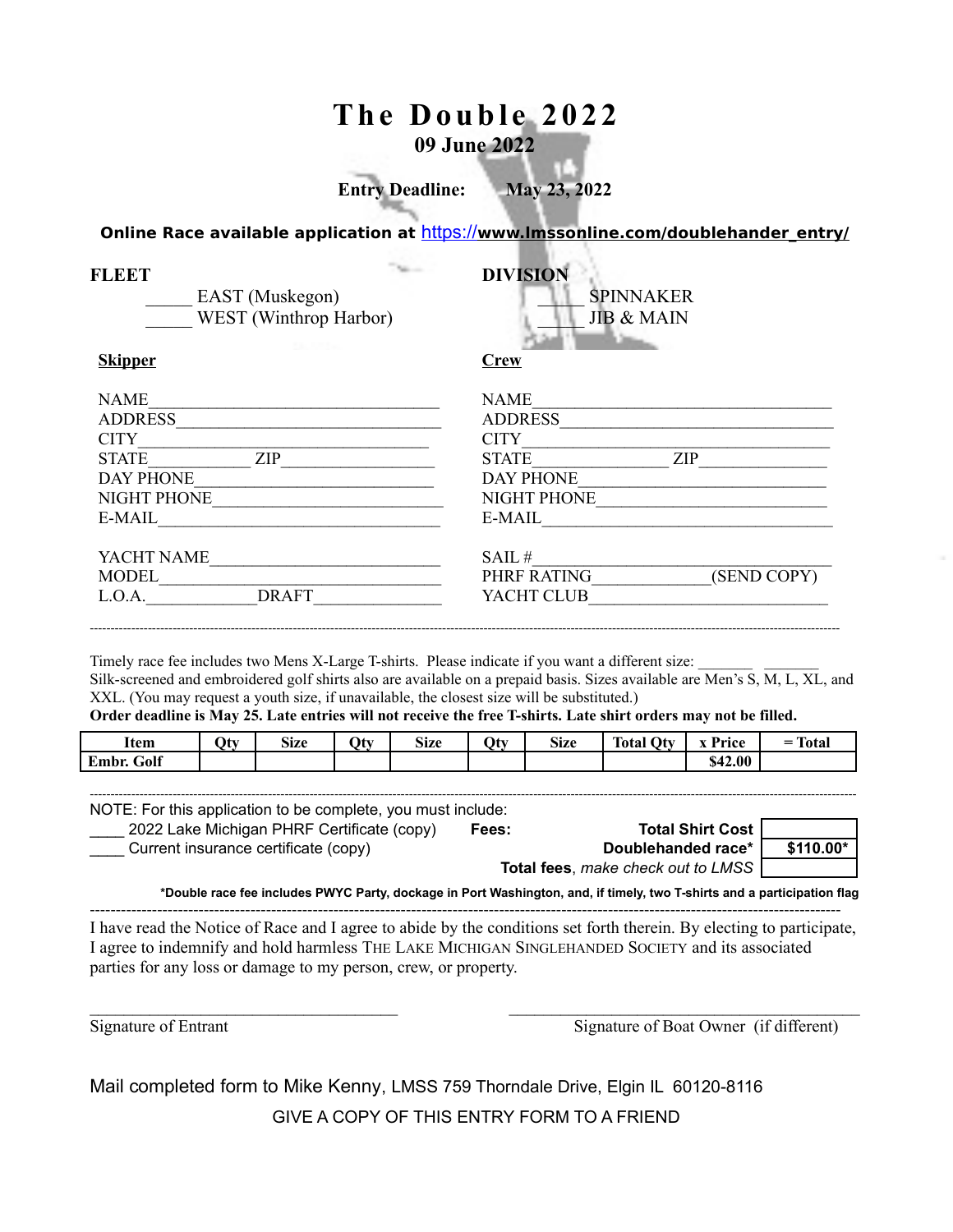## **LAKE MICHIGAN SINGLEHANDED SOCIETY**

### **N o t i c e o f C h a l l e n g e**

### **SOLO / 2X2 CHALLENGE 2022**

**Friday 19, August 2022**

SOLO / 2X2 2022—a singlehanded race run since 1981 (now with a double handed section)—will take place Friday, August 19, 2022. This singlehanded challenge is intended to encourage adventure, self reliance, and competition in the tradition of singlehanded sailing. While also a race, the primary focus of this challenge is accomplishing the goal of completing the course – relying on oneself, yet enjoying the camaraderie of like minded sailors. We include a separate division—the doublehanded 2X2—in keeping with the spirit of the singlehanded challenge. The following describes the conditions and qualifications for the challenge. Additional information will be supplied to entrants.

**Awards**: There will be classes for Monohulls, with awards for first, second, and third place in each class. There will be a class for Multihulls if at least three enter. Class sizes will be at the discretion of the race committee.

**Course:** From the starting line, Racine, Wisconsin, around NOAA Muskegon Weather Buoy Station (45161) around the NOAA Southern Mid Lake Weather Buoy (Station 45007) and return to finish line at Racine. A distance of approximately 144 nautical miles. The NOAA Muskegon Weather Buoy Station (45161) and NOAA Mid Lake Weather Buoy must be left to Starboard.

**Personal Qualifications:** SOLO entrants must be experienced sailors. Entrants who have completed previous SOLO races are automatically qualified. Other entrants must provide evidence of experience, including a documented singlehanded passage of at least 50 miles and including a statement of other experience sailing or racing offshore. New entrants will have until August 13, 2022 to complete the 50 mile passage.

**Eligibility of Yachts:** The race is open to offshore yachts 27 to 60 LOA. The condition of the yacht and the equipment she carries should meet the US Sailing "Recommendations for Offshore Sailing" for category-three races, as modified and supplemented by the race committee (see "Equipment" section following). Yachts failing to meet the size limitations and radical yachts failing to meet all categorythree requirements may be accepted at the discretion of the race committee.

This singlehanded race is intended to encourage adventure and competition in the tradition of singlehanded sailing. There will be classes for SOLO Monohulls, based on MidWest PHRF ratings class size will be determined at the discretion of the race committee—and one or more classes for 2X2. Class divisions will be made after entries have been closed. There will be one class of SOLO Multihulls, provided three or more are entered. Spinnakers may be used in all divisions.

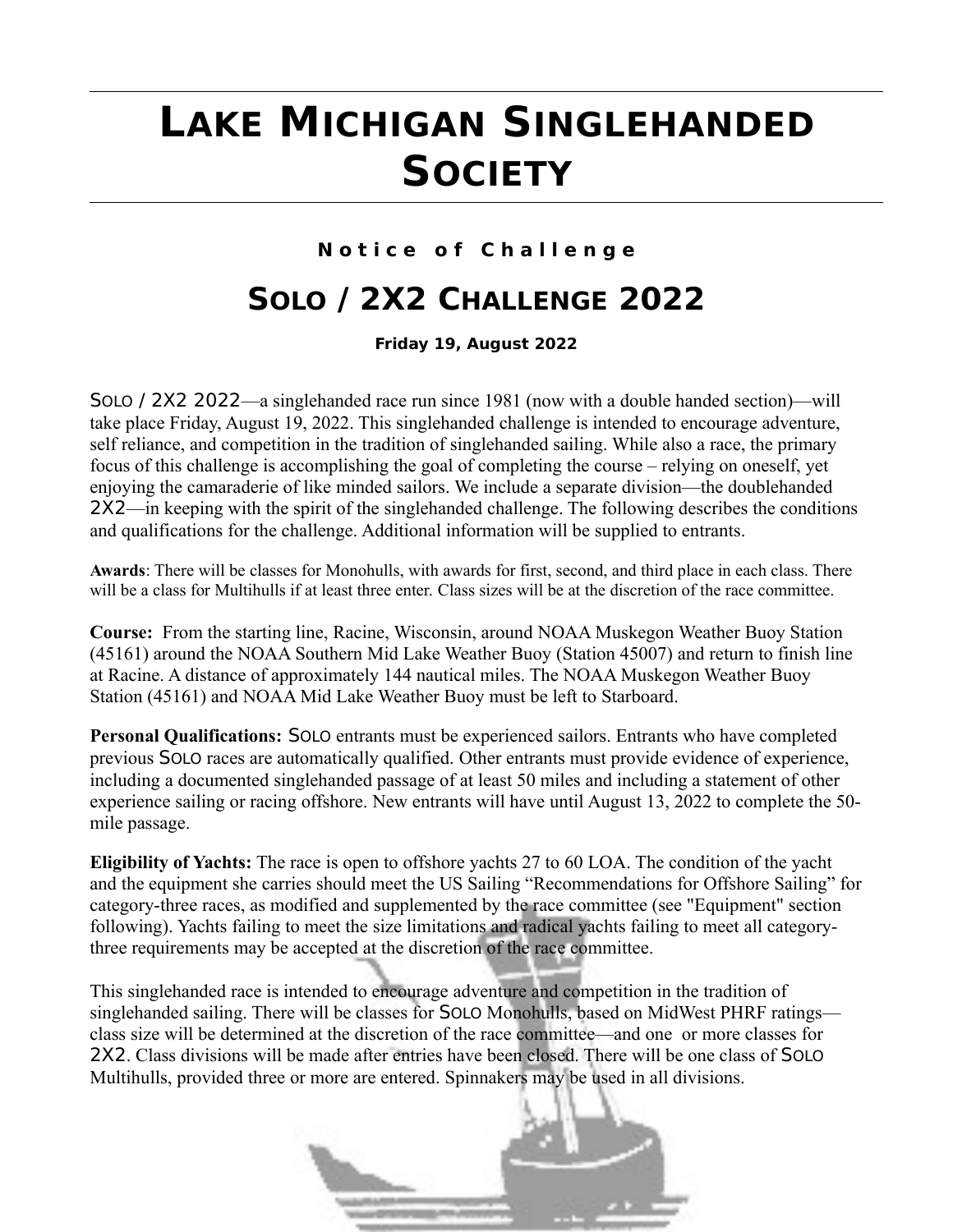The safety of each yacht and her skipper/person in charge is the sole responsibility of the owner and skipper, who must ensure that the yacht is fully found, thoroughly seaworthy, and the crew fit for the passage.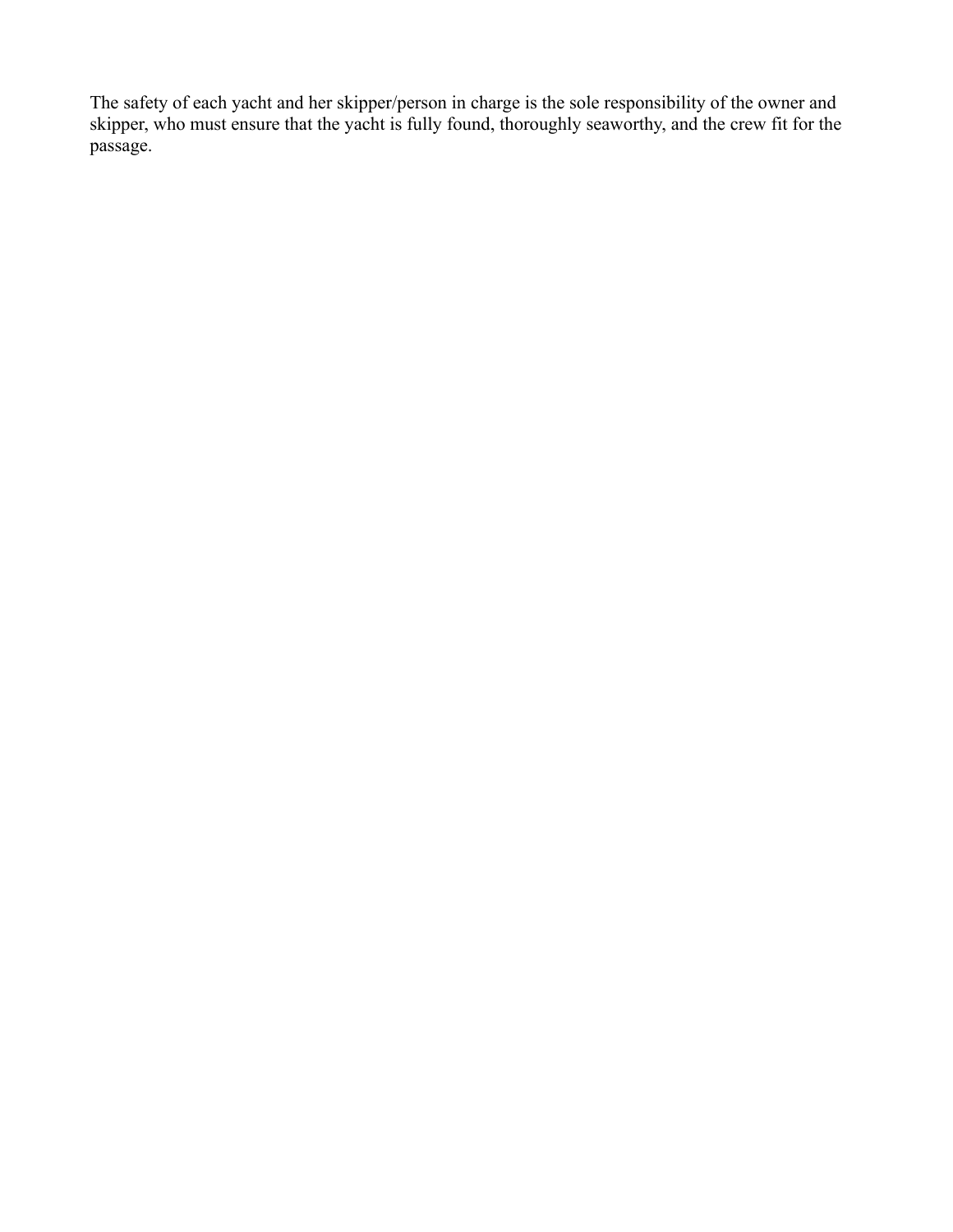**Recommended Equipment and Use**: For equipping the yacht, skippers should use as a guide the US Sailing "Recommendations for Offshore Sailing" for category-three races. The following modification, amendments, and supplements must be observed.

- 1. Liability insurance must be carried by each yacht.
- 2. All Coast Guard safety requirements must be met by each yacht.
- 3. Each yacht must carry a VHF marine radio with at least channels 6, 16, 22, 69, 72 and WX. Channel 69 will be used for required reporting between competitors. All radios must be accessible to racers while at the helm. This can either be an adaptation of the permanent radio or a second radio such as a hand-held.
- 4. A racing pennant (to be provided) must be flown from the backstay (or similar location) at all times.
- 5. Correct sail numbers must be displayed on the mainsail.
- 6. While an auxiliary engine is not required, each yacht must be capable of making her way to the starting line and of returning to port after the finish, without tows or other assistance.
- 7. Each yacht should carry enough fuel, water, and food to be self-sufficient for the duration of the course, as if cruising.
- 8. Each yacht must have a system such as jack lines, running from near the cockpit to the foredeck, so that the crew can move from the cockpit to the forestay without disconnecting the safety harness.
- 9. The required safety harness must be worn and attached to the yacht from the time the yacht leaves the dock until it is secured after finishing, except when the entrant is below decks.
- 10. A personal strobe light must be worn by each crew member at all times when not below decks.
- 11. Life jackets are recommended to be worn at all times. It is required that a PFD be worn from sundown to sun-up and at all times during severe weather conditions. It must be marked with reflecting tape.
- 12. Each yacht must have a system for re-boarding in place at all times. This may include looped lines or a ladder.
- 13. A radar reflector must be in place above decks at all times.
- 14. Each yacht must have a system for self-steering.
- **Exceptions** to category-3 requirements are as follows:

The man overboard pole, water light, horseshoe, and associated equipment are not required for SOLO yachts.

**Inspection:** All yachts will be subject to inspection, at any time. If any requirement 1 through 14 is not met, the yacht may be disqualified.

**Entry Procedure:** Send your completed entry form, MW-PHRF certificate (copy), statement of personal qualifications (including documentation of your 50-mile qualifying sail) and a check (SOLO - \$95 or 2X2 - \$120) to:

Mike Kenny LMSS 759 Thorndale Drive Elgin, IL 60120-8116

Applications will be received until August 3, 2022, unless the limit of yachts has been reached first. Late entries will be accepted until August  $16<sup>th</sup>$ , but shirts and participation flags may not be available. Once accepted, the fee is non-refundable. However, if a refund is requested by August 3, 2022, one half of the fee will be returned. If an applicant is not accepted, the entire entry fee will be returned.

All questions should be directed to the LMSS, SOLO at the address above or via E-mail to mike@kenny.net

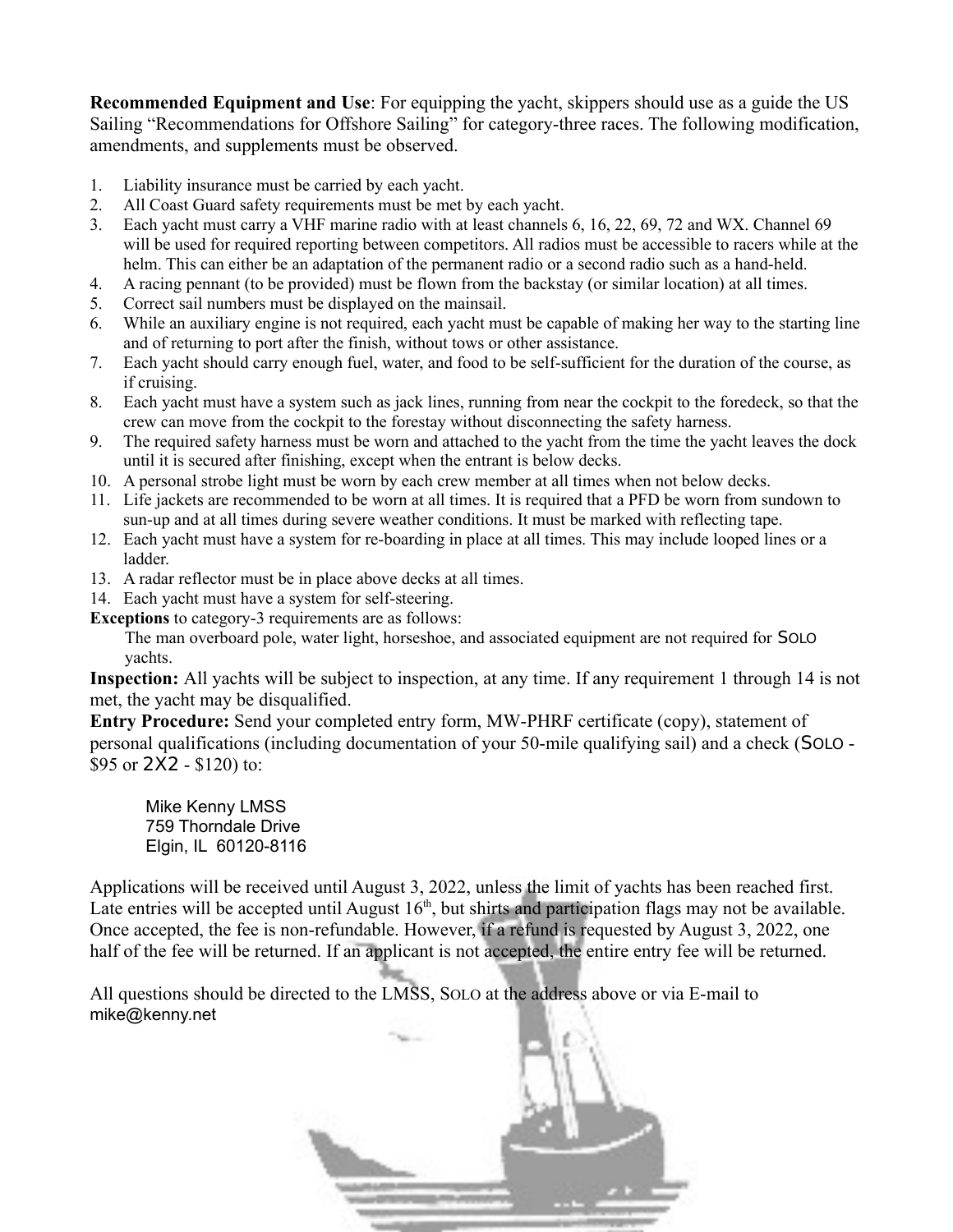### **Solo / 2X2 Challenge 2022 19 August 2022**

**Entry Deadline: August 3, 2022 Online Race application available at https://Imssonline.com/solo2x2\_entry/ Division** \_\_\_\_\_ SOLO Doublehanded **SKIPPER CREW (Doublehanded ONLY)**  $NAME \_\_\_\_\_\_$ ADDRESS\_\_\_\_\_\_\_\_\_\_\_\_\_\_\_\_\_\_\_\_\_\_\_\_\_\_\_\_\_ ADDRESS\_\_\_\_\_\_\_\_\_\_\_\_\_\_\_\_\_\_\_\_\_\_\_\_\_\_\_\_\_ CITY\_\_\_\_\_\_\_\_\_\_\_\_\_\_\_\_\_\_\_\_\_\_\_\_\_\_\_\_\_\_\_\_\_\_ CITY\_\_\_\_\_\_\_\_\_\_\_\_\_\_\_\_\_\_\_\_\_\_\_\_\_\_\_\_\_\_\_\_\_\_ STATE ZIP STATE ZIP DAY PHONE\_\_\_\_\_\_\_\_\_\_\_\_\_\_\_\_\_\_\_\_\_\_\_\_\_\_\_ DAY PHONE\_\_\_\_\_\_\_\_\_\_\_\_\_\_\_\_\_\_\_\_\_\_\_\_\_\_\_ NIGHT PHONE\_\_\_\_\_\_\_\_\_\_\_\_\_\_\_\_\_\_\_\_\_\_\_\_\_ NIGHT PHONE\_\_\_\_\_\_\_\_\_\_\_\_\_\_\_\_\_\_\_\_\_\_\_\_\_  $E\text{-}{\text{MAIL}}$   $\qquad$   $\qquad$   $\qquad$   $\qquad$   $\qquad$   $\qquad$   $\qquad$   $\qquad$   $\qquad$   $\qquad$   $\qquad$   $\qquad$   $\qquad$   $\qquad$   $\qquad$   $\qquad$   $\qquad$   $\qquad$   $\qquad$   $\qquad$   $\qquad$   $\qquad$   $\qquad$   $\qquad$   $\qquad$   $\qquad$   $\qquad$   $\qquad$   $\qquad$   $\qquad$   $\qquad$   $\qquad$   $\qquad$   $\qquad$   $\q$  $\begin{array}{ccc}\n\text{YACHT NAME}\n\end{array}\n\qquad\n\begin{array}{c}\n\text{SAIL}\# \\
\text{PHRF RATING}\n\end{array}\n\qquad\n\begin{array}{c}\n\text{SAIL}\n\end{array}\n\qquad\n\begin{array}{c}\n\text{SAIL}\n\end{array}\n\qquad\n\begin{array}{c}\n\text{SAIL}\n\end{array}\n\qquad\n\begin{array}{c}\n\text{SAIL}\n\end{array}\n\qquad\n\begin{array}{c}\n\text{SRND COPY}\n\end{array}\n\qquad\n\begin{array}{c}\n\text{SRID COPY}\n\end{array}\n\qquad\n\begin{array$ MODEL\_\_\_\_\_\_\_\_\_\_\_\_\_\_\_\_\_\_\_\_\_\_\_\_\_\_\_\_\_\_\_ PHRF RATING\_\_\_\_\_\_\_\_\_\_\_\_\_(SEND COPY) YACHT CLUB ------------------------------------------------------------------------------------------------------------------------ Timely race fee includes one (Solo) or two (2X2) Men's X-Large shirts. Please indicate if you want a different size: \_\_\_\_\_\_\_ \_\_\_\_\_\_\_. Sizes available are Men's S, M, L, XL, and XXL. (You may request a youth size, if unavailable, the closest size will be substituted.) Deadline for shirts is August 1.  $-$ NOTE: For this application to be complete, you must include: \_\_\_\_ 2022 Lake Michigan PHRF Certificate (copy) \_\_\_\_ Current insurance certificate (copy) **2X2 Challenge \$120.00** \_\_\_\_ Check to LMSS **Solo Challenge \$95.00 Total fees**, *make check out to LMSS* **Late entries may be accepted, but shirts and participation flags may not be available.** ------------------------------------------------------------------------------------------------------------------------- I have read the Notice of Challenge and I agree to abide by the conditions set forth therein. By electing to participate, I agree to indemnify and hold harmless THE LAKE MICHIGAN SINGLEHANDED SOCIETY and its associated parties for any loss or damage to my person, crew, or property.

-

-

Signature of Boat Owner (if different)

MAIL COMPLETED FORM TO: MIKE KENNY, LMSS 759 THORNDALE DRIVE, ELGIN, IL 60120-8116

\_\_\_\_\_\_\_\_\_\_\_\_\_\_\_\_\_\_\_\_\_\_\_\_\_\_\_\_\_\_\_\_\_\_\_\_ \_\_\_\_\_\_\_\_\_\_\_\_\_\_\_\_\_\_\_\_\_\_\_\_\_\_\_\_\_\_\_\_\_\_\_\_\_\_\_\_